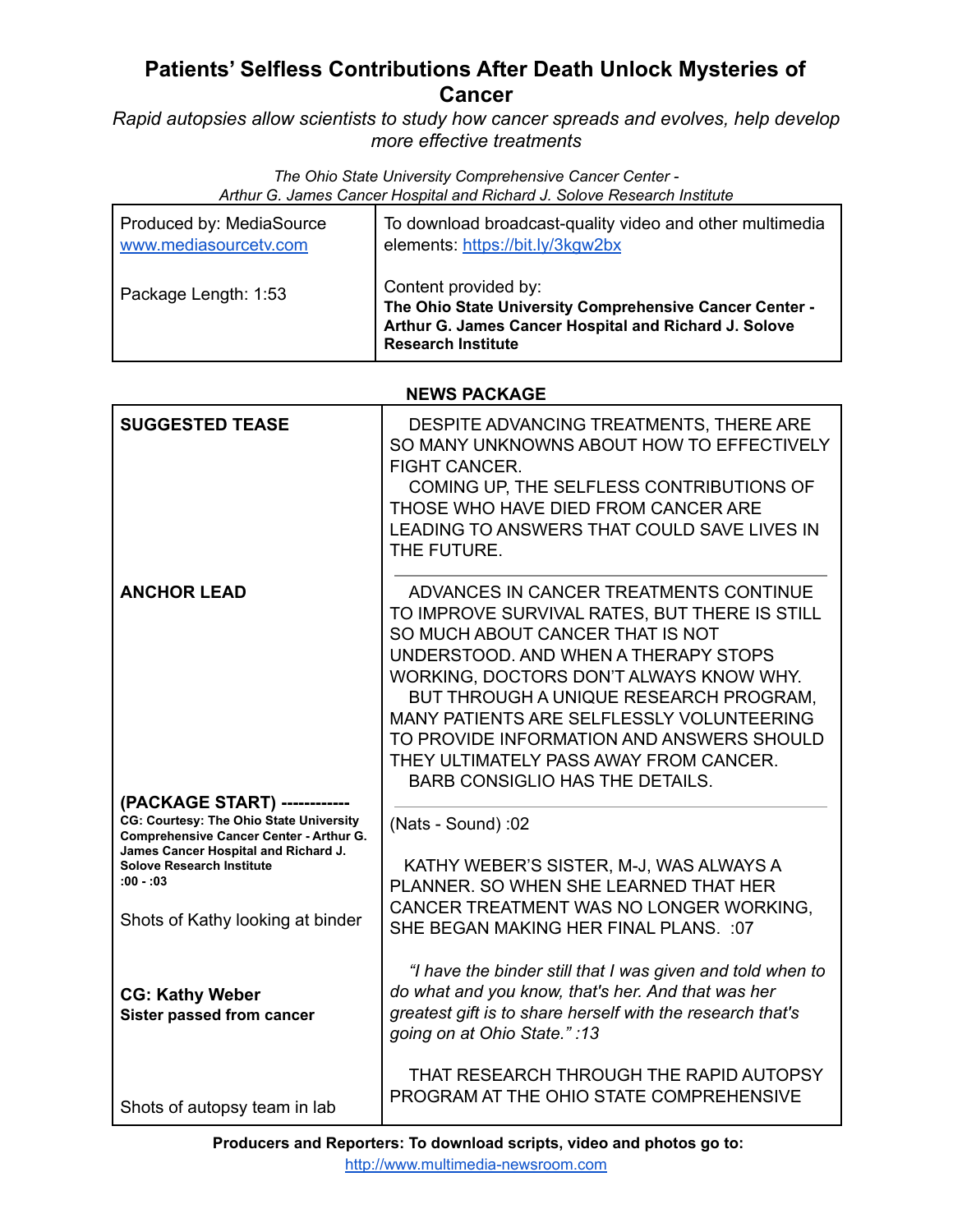| Shots of Dr. Roychowdhury in lab<br>Shots of research team in lab                                                                                                                                                                                                    | CANCER CENTER-JAMES CANCER HOSPITAL AND<br>SOLOVE RESEARCH INSTITUTE IS LED BY DOCTOR<br>SAMEEK ROYCHOWDHURY (sah-MEEK<br>roy-CHOWD-her-ee), WHO SAYS HE IS ALWAYS<br>HUMBLED BY PATIENTS' EAGERNESS TO DO<br>WHATEVER THEY CAN TO HELP ADVANCE CANCER<br>RESEARCH, EVEN IF IT DIDN'T COME IN TIME TO<br><b>ERADICATE THEIR OWN DISEASE.: 15</b>                                                                                                                                  |
|----------------------------------------------------------------------------------------------------------------------------------------------------------------------------------------------------------------------------------------------------------------------|-----------------------------------------------------------------------------------------------------------------------------------------------------------------------------------------------------------------------------------------------------------------------------------------------------------------------------------------------------------------------------------------------------------------------------------------------------------------------------------|
| <b>CG: Dr. Sameek</b><br>Roychowdhury<br>The Ohio State University Comprehensive<br><b>Cancer Center - Arthur G. James Cancer</b><br>Hospital and Richard J. Solove Research<br><b>Institute</b><br>Shots of team going into lab<br>Shots of team collecting tissues | "Everyone on our team sees it as a privilege and duty to<br>care for them in that research study and to use that<br>autopsy to help others as that patient would have wanted."<br>:13<br>WHEN A PATIENT PASSES, A TEAM AT OHIO STATE<br>MOBILIZES QUICKLY TO CONDUCT THE AUTOPSY<br>BEFORE TISSUES DEGRADE, PRESERVING<br>SAMPLES WITHIN HOURS OF DEATH AND<br><b>EXAMINING THEM IN A LAB IS UNLOCKING</b><br>MYSTERIES ABOUT HOW CANCER BEHAVES IN THE<br><b>HUMAN BODY.: 10</b> |
| Dr. Roychowdhury (CG'd<br>earlier)<br>Shots of lab work under hood                                                                                                                                                                                                   | "When that person was living. We couldn't go sample<br>and look at each of those sites of tumor." :06<br>THE AUTOPSY ALLOWS SCIENTISTS TO BETTER<br>UNDERSTAND GENE MUTATIONS AND HOW<br>DIFFERENT TYPES OF CANCER EVOLVE TO<br><b>OVERCOME CURRENT THERAPIES.: 06</b>                                                                                                                                                                                                            |
| Dr. Roychowdhury (CG'd<br>earlier)                                                                                                                                                                                                                                   | "That's been a very big part of our work to help<br>understand why the therapy stopped working, because<br>then we can now go back to the drawing board and help<br>develop better therapies for that same gene.":11                                                                                                                                                                                                                                                              |
| Shots of Kathy looking at photos<br>of her sister                                                                                                                                                                                                                    | KATHY SAYS BEING PART OF FINDING THOSE<br>EFFECTIVE TREATMENTS WAS HER SISTER'S LAST<br><b>WISH.: 04</b>                                                                                                                                                                                                                                                                                                                                                                          |
| Kathy Weber (CG'd earlier)                                                                                                                                                                                                                                           | "She said to me after she signed the paper, she thought<br>this was the most important thing she had ever done. That<br>she could hopefully, through her generosity, people that<br>came behind her would benefit from the research they are<br>doing.": $13$                                                                                                                                                                                                                     |
| Shots of Kathy looking at photos<br>of her sister                                                                                                                                                                                                                    | AT THE OHIO STATE UNIVERSITY<br>COMPREHENSIVE CANCER CENTER-JAMES<br>CANCER HOSPITAL AND SOLOVE RESEARCH<br>INSTITUTE, THIS IS BARB CONSIGLIO REPORTING.<br>:05                                                                                                                                                                                                                                                                                                                   |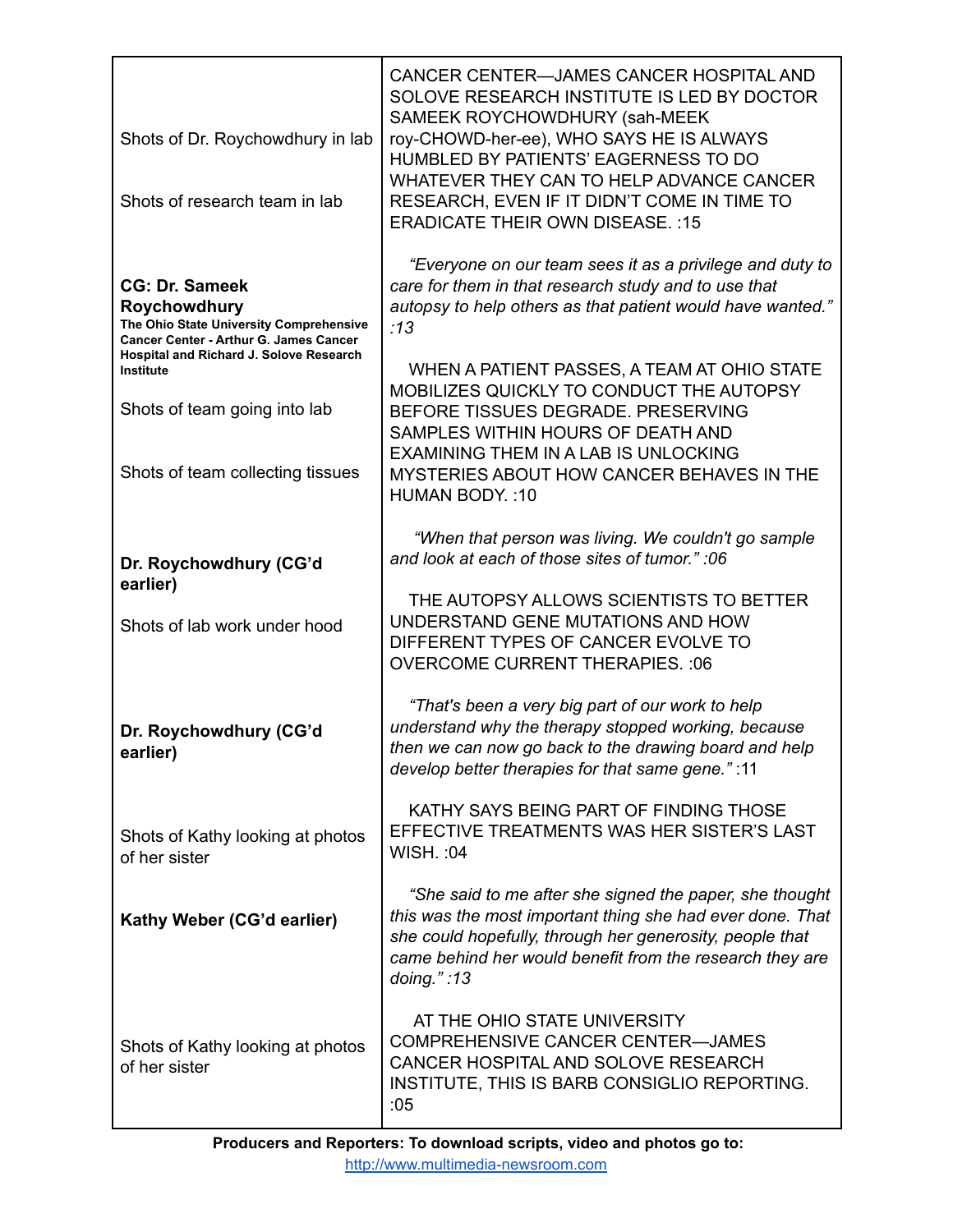| (PACKAGE END)     | NEW RESEARCH BASED ON INFORMATION FROM       |
|-------------------|----------------------------------------------|
|                   | RAPID AUTOPSIES IS ALREADY EMERGING,         |
| <b>ANCHOR TAG</b> | INCLUDING THE ADVANCEMENT OF A NEW TYPE OF   |
|                   | <b>BLOOD TEST CALLED A LIQUID BIOPSY.</b>    |
|                   | THE TEST PROVIDES INSIGHT INTO CANCER IN     |
|                   | THE BODY WITHOUT INVASIVE BIOPSIES OR SCANS, |
|                   | AND RAPID AUTOPSIES HELP RESEARCHERS         |
|                   | DISCOVER THE ACCURACY OF LIQUID BIOPSIES,    |
|                   | THE BEST USES FOR THIS TECHNIQUE AND HOW TO  |
|                   | <b>INTERPRET THE RESULTS.</b>                |

# **SOCIAL MEDIA**

| <b>B</b> Share it! Suggested tweet: | The selfless contributions of those who have died from<br>cancer are helping to save lives in the future by allowing<br>scientists at @OSUCCC James to better understand how<br>cancer evolves and develop better treatments to fight it.<br>https://bit.ly/3kgw2bx                                                                                                                                                                                                                                                          |
|-------------------------------------|------------------------------------------------------------------------------------------------------------------------------------------------------------------------------------------------------------------------------------------------------------------------------------------------------------------------------------------------------------------------------------------------------------------------------------------------------------------------------------------------------------------------------|
| <b>Suggested post:</b>              | Advances in cancer treatments are improving survival<br>rates, but there's still a lot that's unknown about how<br>cancer evolves and why therapies stop working. Now, the<br>selfless contributions of those who have died from cancer<br>are helping researchers at The Ohio State University<br><b>Comprehensive Cancer Center-James Cancer Hospital &amp;</b><br>Solove Research Institute better understand how cancer<br>behaves so they can develop treatments to save lives in<br>the future. https://bit.ly/3kgw2bx |

# **EXTRA BITES**

| <b>CG: Dr. Sameek</b><br>Roychowdhury<br>The Ohio State University Comprehensive<br><b>Cancer Center - Arthur G. James Cancer</b><br><b>Hospital and Richard J. Solove Research</b><br>Institute | Roychowdhury says there are limited opportunities to<br>understand what makes cancer lethal:<br>"As patients undergo cancer treatment, and in some<br>instances succumb to their disease, there's limited<br>opportunity to understand their cancer and what made it<br>so lethal and what took their lives.":14<br>Roychowdhury explains why it's important to perform the<br>autopsy quickly:<br>"If we're going to do research into the genetics, to the<br>proteins, all the pieces of cancer research that we're<br>trying to understand, we want to do it quickly because<br>these tissues and proteins and molecules will degrade."<br>:15 |
|--------------------------------------------------------------------------------------------------------------------------------------------------------------------------------------------------|---------------------------------------------------------------------------------------------------------------------------------------------------------------------------------------------------------------------------------------------------------------------------------------------------------------------------------------------------------------------------------------------------------------------------------------------------------------------------------------------------------------------------------------------------------------------------------------------------------------------------------------------------|
|                                                                                                                                                                                                  |                                                                                                                                                                                                                                                                                                                                                                                                                                                                                                                                                                                                                                                   |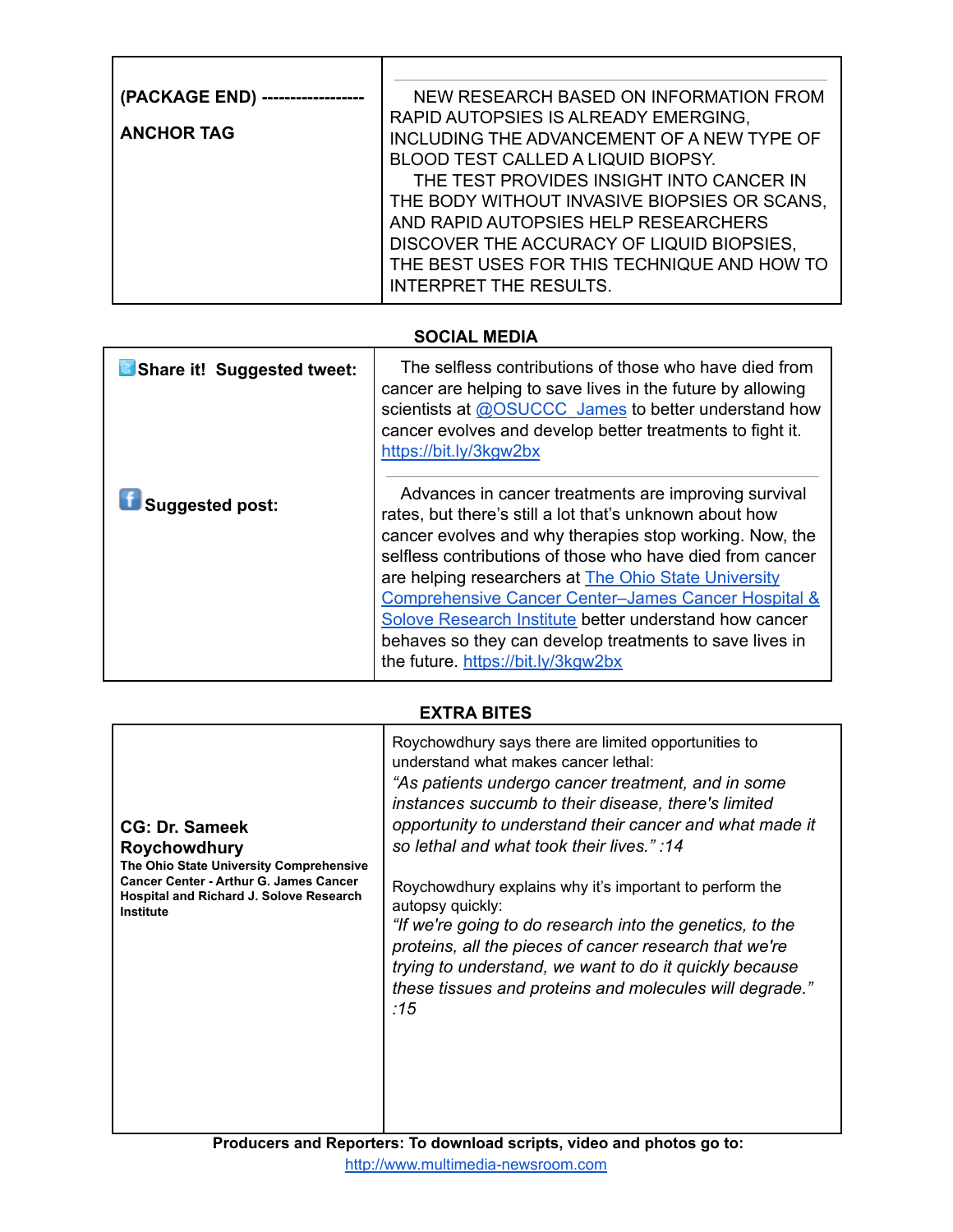| <b>CG: Dr. Sameek</b><br>Roychowdhury<br>The Ohio State University Comprehensive<br><b>Cancer Center - Arthur G. James Cancer</b><br><b>Hospital and Richard J. Solove Research</b><br><b>Institute</b> | Roychowdhury says families are happy their loved ones are<br>part of the study:<br>"We're understanding how to better take care of patients<br>with cancer, better ways to develop therapies,<br>understanding the biology; but even more rewarding for<br>me is the fact that almost every single family member has<br>said to me, how grateful they are, that their loved one<br>could be part of the study.":18                                           |
|---------------------------------------------------------------------------------------------------------------------------------------------------------------------------------------------------------|--------------------------------------------------------------------------------------------------------------------------------------------------------------------------------------------------------------------------------------------------------------------------------------------------------------------------------------------------------------------------------------------------------------------------------------------------------------|
|                                                                                                                                                                                                         | Roychowdhury says the program is open to patients with any<br>type of cancer:<br>"We really didn't ever want to say 'no' to any patient or<br>family member who wanted to be part of the study. So we<br>really opened the study to any kind of cancer. We're one<br>of the few clinical studies in the country that has said, 'any<br>cancer."":14                                                                                                          |
|                                                                                                                                                                                                         | Kathy says it was important to her sister that she was able to<br>improve experts' understanding of cancer:<br>"To be able to use that information, to understand the<br>mutation of the cells, why I believe the drug worked for a<br>while, why it did not. Help them develop more targeted<br>treatments for cancer. So it was just, it was hugely<br>important for her to donate that and to be in that spirit of<br>giving of herself to The James.":19 |
| <b>CG: Kathy Weber</b><br>Sister passed from cancer                                                                                                                                                     | Kathy says it was important that her sister was able to make the<br>decision to be in the study at the end of her life:<br>"In the end of her life, giving her that ability to do her<br>planning, to make the connections, to make the decisions<br>is really important for someone because that had been<br>who she was and not to take that away from her." :12                                                                                           |
|                                                                                                                                                                                                         | Kathy says her sister knew the value of scientific research and<br>didn't hesitate to participate:<br>"Both of our parents had died of cancer. So we know how<br>critical research is. And it's reallyScience has hope for<br>all of us, for our generation, for the people behind us. And<br>without science there is no hope really. So she never<br>hesitated. Never. She thought it was the most important<br>thing she had done.":19                    |

## **For viewer information on this story contact:**

The Ohio State University Wexner Medical Center: 1-800-293-5123 Log onto <http://wexnermedical.osu.edu> - click on "Media Room"

Produced by:



**Producers and Reporters: To download scripts, video and photos go to:** <http://www.multimedia-newsroom.com>